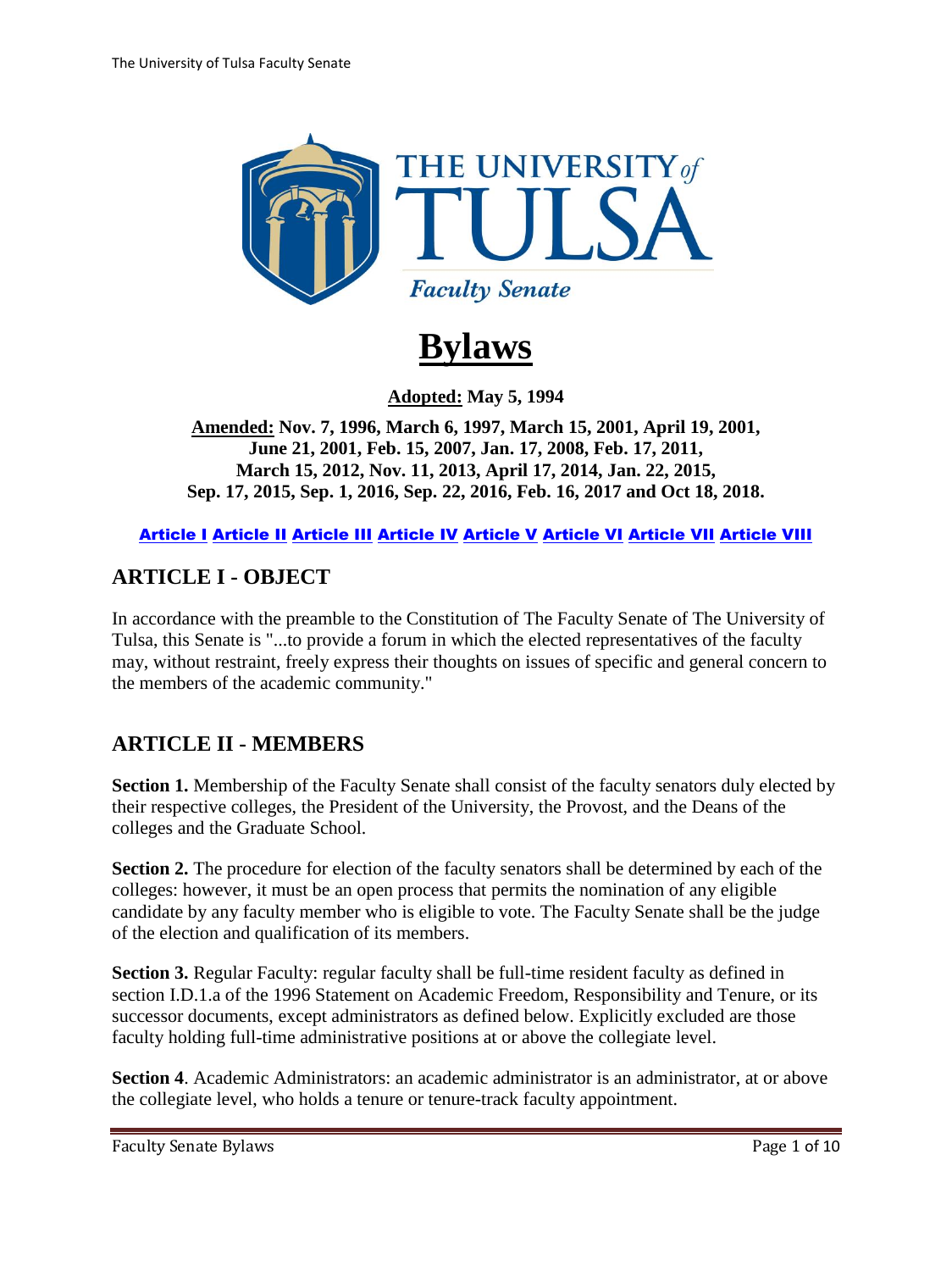**Section 5.** Those eligible to vote in the election of faculty senators and eligible to be elected as faculty senators are the regular faculty who will have completed at least one year of service at the University prior to the beginning of the next Senate term. Explicitly excluded are those who hold any type of visiting appointment, unless the faculty contract stipulates that the time under such appointment shall count towards the tenure probation period; in this circumstance, the faculty member can vote, but cannot be elected.

**Section 6.** Apportionment of seats in the Faculty Senate to the colleges shall be based on the number of full-time resident faculty members from each college who are eligible to vote. A faculty member holding joint appointments will be counted for purposes of apportionment as a member only of the college where he or she holds a tenure or tenure-track position. In all other cases representation shall be based on the college of primary appointment.

**Section 7.** Each January, each college or Provost shall submit to the Steering Committee a list of all faculty eligible to be elected by their college faculty and an additional list of those eligible to vote in such election, providing the date of appointment, rank, and term of contract.

**Section 8.** Each February, the Steering Committee shall determine the apportionment of seats in the Faculty Senate to the colleges for the following year, and shall advise each college of the number of senators to be elected in the regular spring election and their terms of office.

**Section 9.** Elections shall be held by April 15 of each year. Every year, each College shall also elect at least two standing alternates. Each college will report the names of newly elected senators and the ordered list of alternates to the President of the Senate by April 15. The terms of the faculty senators shall be three years and shall begin June 1.

**Section 10.** When a faculty senator resigns or is otherwise unable to continue to serve, that position becomes vacant as of the effective date of the resignation or incapacity. If a senator is unable to attend a senate meeting, that senator should have one of the alternate senators from the same college attend in the senator's place, as a full voting member. If a senator misses a total of four regular meetings of the Faculty Senate during a Senate year, June 1 to May 31, without being represented by an alternate senator, that position becomes vacant as of the date of the fourth missed meeting.

**Section 11.** When during a Senate year, June 1 to May 31, a Senate position becomes vacant, that position will be filled by the first standing alternate of the respective college. If called, the standing alternate will serve until the next regularly scheduled election. Any additional vacancy from the same college will be filled by the next standing alternate of that college. If no other standing alternate has been elected, that position remains vacant until a new replacement has been elected, with all deliberate speed, according to Section 2. The president of the Faculty Senate shall notify the standing alternate and the respective college of the need to fill a vacancy.

#### [Top of Bylaws](#page-0-2)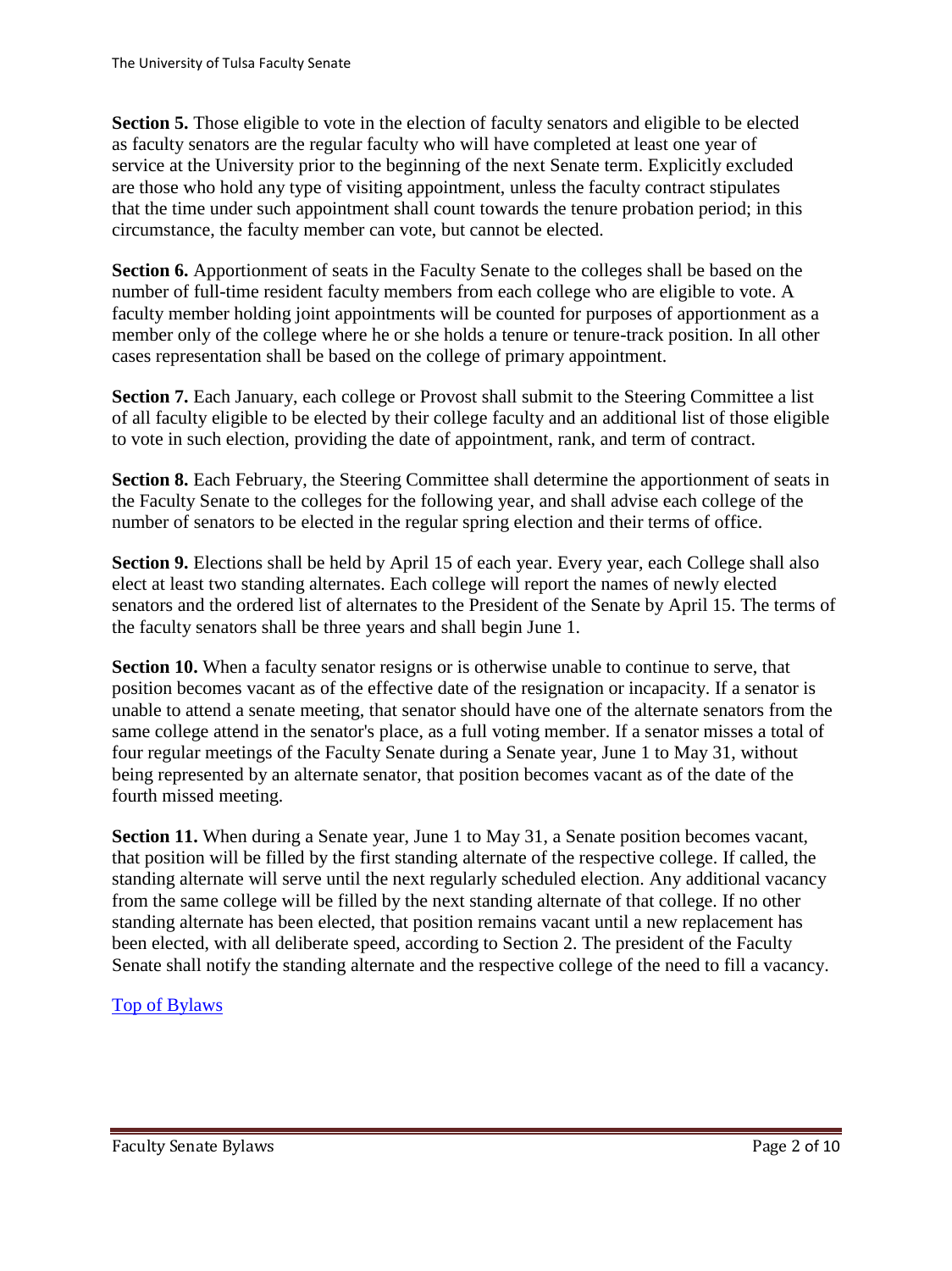# <span id="page-2-0"></span>**ARTICLE III - OFFICERS**

**Section 1.** There shall be two officers of the Senate, the President and the Vice President.

**Section 2.** The President of the Faculty Senate shall be a member of the Senate, elected to the office for a one year term. The President will discharge the customary duties of the presiding officer and other functions as provided in the Constitution and Bylaws, or at the direction of the Senate.

**Section 3.** Nominations for the presidency can only be made from the floor by faculty senators. The President shall be elected by a majority vote of the faculty senators present at the April meeting. The President will take office effective June 1.

**Section 4.** The President shall establish the agenda of the regular meetings of the Faculty Senate.

**Section 5.** The president shall immediately inform, in writing, the President of the University of all requests for administrative action taken by the Faculty Senate.

**Section 6.** Nominations for the Vice President can only be made from the floor by faculty senators. The Vice President shall be elected by a majority vote of the faculty senators present at the April meeting and will take office effective June 1.

**Section 7.** The Vice President shall serve as presiding officer in the absence of the President.

**Section 8.** The Vice President shall record and preserve the minutes of the meetings of the Faculty Senate.

**Section 9.** The Vice President shall notify the senators and the University faculty of meeting times and agendas.

**Section 10.** The Vice President shall prepare and distribute to all members of the University faculty, administrative staff, and appropriate student bodies, a monthly report of actions taken by the Faculty Senate.

**Section 11.** Service as President and Vice President shall be considered a significant contribution to the University with commensurate stipend of one month's summer salary. The month of summer salary shall be equal to one tenth (1/10) of the academic year salary of the faculty member serving.

**Section 12.** If the office of the President becomes vacant, the Vice President shall assume that office and the office of the Vice President will become vacant.

**Section 13.** If the office of the Vice President becomes vacant, the Faculty Senate, at its next meeting, shall elect a successor.

**Section 14.** Should both offices become vacant, the President of the University shall call a special session of the Faculty Senate for the election of these officers.

#### [Top of Bylaws](#page-0-2)

Faculty Senate Bylaws **Page 3 of 10**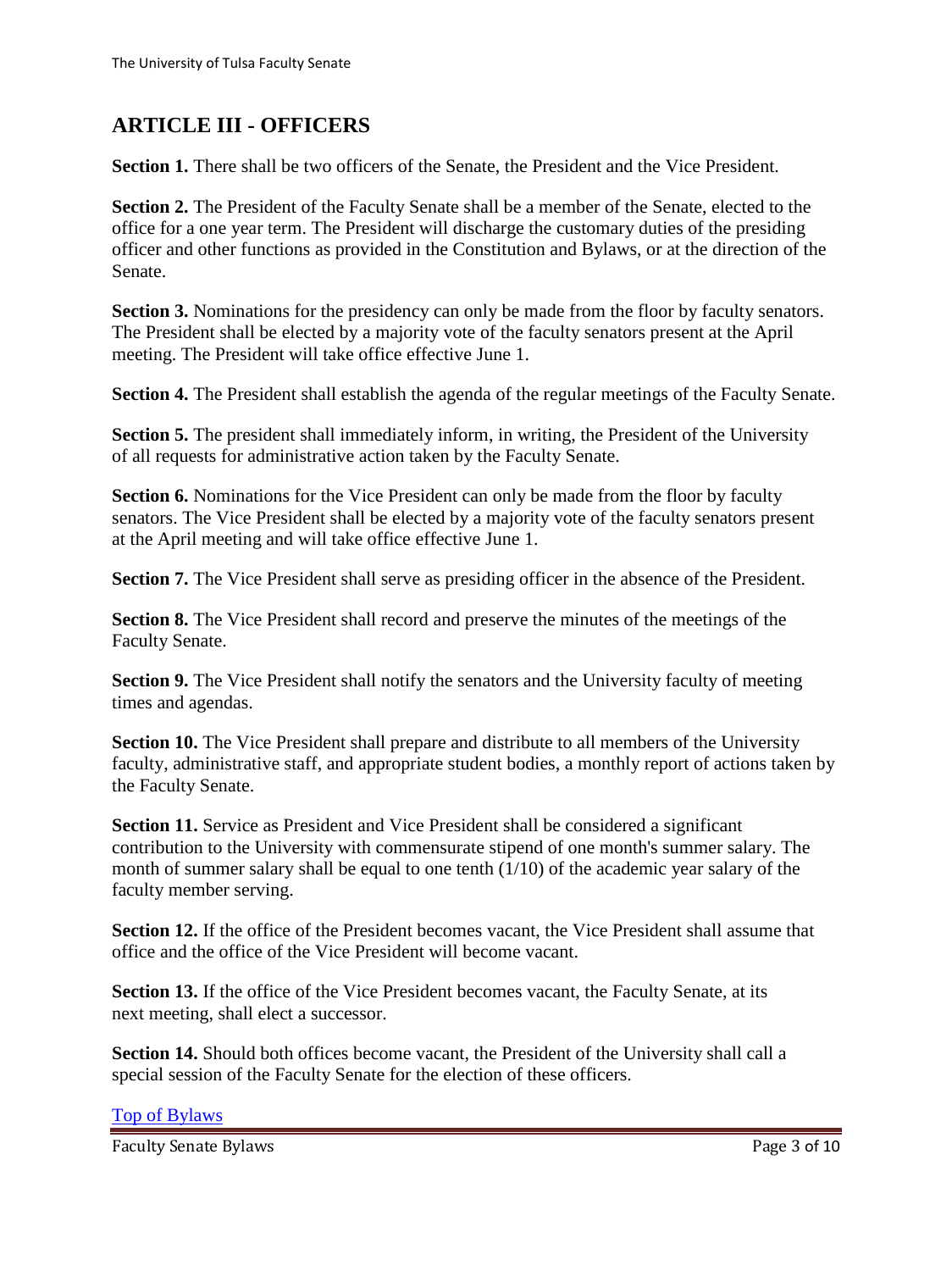# <span id="page-3-0"></span>**ARTICLE IV - MEETINGS**

**Section 1.** The regularly scheduled meetings of the Senate shall be held on the third Thursday of each month, except in May, when the Senate shall meet on the first Thursday after commencement and in November, when the Senate shall meet on the second Thursday. If the date of a regularly scheduled meeting falls on a Thursday during new student orientation or spring break, the Senate shall meet on the following Thursday instead. No regularly scheduled meetings will be held in June, July, or December. Under extenuating circumstances, the President of the Faculty Senate may change the date of a regularly scheduled meeting by giving as much notice as is reasonably possible.

**Section 2.** On an annual basis, the incoming Steering Committee shall fix a reasonable time of day for the regularly scheduled monthly meetings from August 1, through May 31, of the following year. The President of the Faculty Senate shall designate an appropriate meeting place.

**Section 3.** The Senate may be called to additional meetings by the President of the University, the President of the Senate, or by petition from: half or more of its members; or half or more of the regular faculty members of any College in the University; or twenty percent of the regular faculty members of the University.

**Section 4.** A majority, defined as greater than fifty percent, of the voting membership of the Senate shall constitute a quorum for all regularly scheduled and called meetings of the Senate. The presiding officer may, at his or her discretion, allow the presentation of administrative questions or other informational items in the absence of a quorum.

**Section 5.** For regularly scheduled meetings, the agenda shall be distributed to the University faculty one week in advance of the meeting and shall include the time and place of the meeting. For called meetings not by petition, one week's notice shall be required; the notice shall include the date, time, place, and agenda of the called meeting. For called meetings by petition, the President shall provide notice of the date, time, place, and agenda within one week of the President's recognition of a valid petition.

**Section 6.** All meetings of the Faculty Senate are open to all members of the University community holding resident faculty appointment. The presiding officer may recognize all faculty to speak at Senate meetings.

Section 7. The President of the Faculty Senate may invite any guests to make presentations or provide information relating to the University. When the guests do not hold faculty appointment at the University, their presentation should normally be made after the Roll has been taken and before the Senate initiates its deliberations, including the discussion and approval of previous minutes. In exceptional circumstances the Faculty Senate may recess its deliberations to receive reports from someone not holding a faculty appointment at the University. The presiding officer shall excuse all those not holding a faculty appointment at the University from the deliberations of the Faculty Senate. By a majority vote the Faculty Senate can open a meeting to all or any particular members of the University community.

**Section 8.** If the minutes of the previous meeting have been distributed prior to the present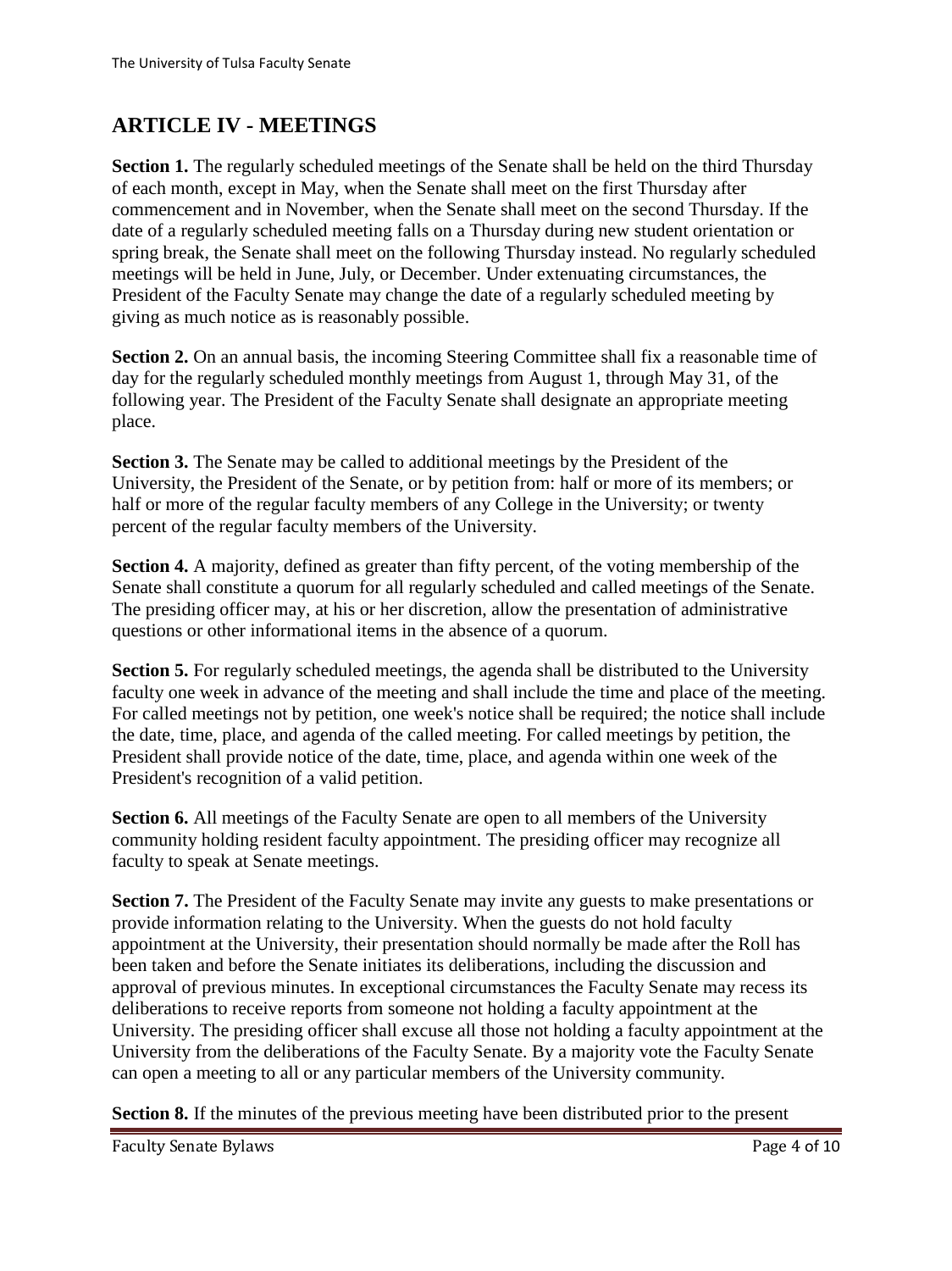meeting, the Faculty Senate may dispense with reading the minutes unless a faculty senator specifically requests such a reading.

#### [Top of Bylaws](#page-0-2)

### <span id="page-4-0"></span>**ARTICLE V - GOVERNANCE OF THE FACULTY SENATE**

Section 1. The Faculty Senate shall govern itself through its officers, the caucuses of the individual college senators, and the two governance committees: Steering and Bylaws.

**Section 2.** Length of Service: each member of a governance committee shall serve for one year beginning June 1, and ending May 31. Each caucus may designate another senator as alternate in the event that a governance committee member is unable to attend a meeting.

**Section 3.** Steering Committee: the Steering Committee will prepare a program of issues to be considered by the Faculty Senate based on input from faculty members and the individual caucuses. It will recommend appropriate faculty committees to accomplish the related objectives. It will also perform other tasks as provided by these Bylaws or directed by a vote of the Faculty Senate. The Steering Committee shall certify that the elections of faculty senators from the individual colleges are held within the rules specified by these Bylaws and otherwise adopted by the Faculty Senate.

**Section 4.** The Faculty Senate Steering Committee shall consist of faculty senators selected as follows: those senators selected by the caucus of the elected faculty senators of the individual colleges, and one academic administrator selected by the caucus of the academic administrator senators. The number of members from a given college shall be computed by rounding, to the next highest integer, the result of multiplying the number of colleges by the number of elected faculty senators from that college divided by the total number of elected faculty senators. Each college shall have at least one representative. The names of the new committee members shall be forwarded to the Senate President at the May meeting of the Senate.

**Section 5.** Bylaws Committee: the Bylaws Committee shall be an ad hoc committee of the Faculty Senate. It will be formed only when the Senate, by majority vote, deems it necessary to review its Bylaws. The committee shall be formed in accordance with the procedure set for the Steering Committee in Section 4.

**Section 6.** The President of the Faculty Senate shall call the first meeting of each governance committee and charge the committee. Each governance committee shall elect its chair from within its own membership.

**Section 7.** The Vice President shall maintain a list and description of committees and task forces that have been formed by the Faculty Senate and a compilation of rules that are not codified in these Bylaws.

**Section 8.** The Vice President shall coordinate with the University Archives Librarian to maintain a depository for permanent records of the Senate. Chairpersons and/or secretaries of standing and ad hoc committees and of task forces which report to the Senate shall forward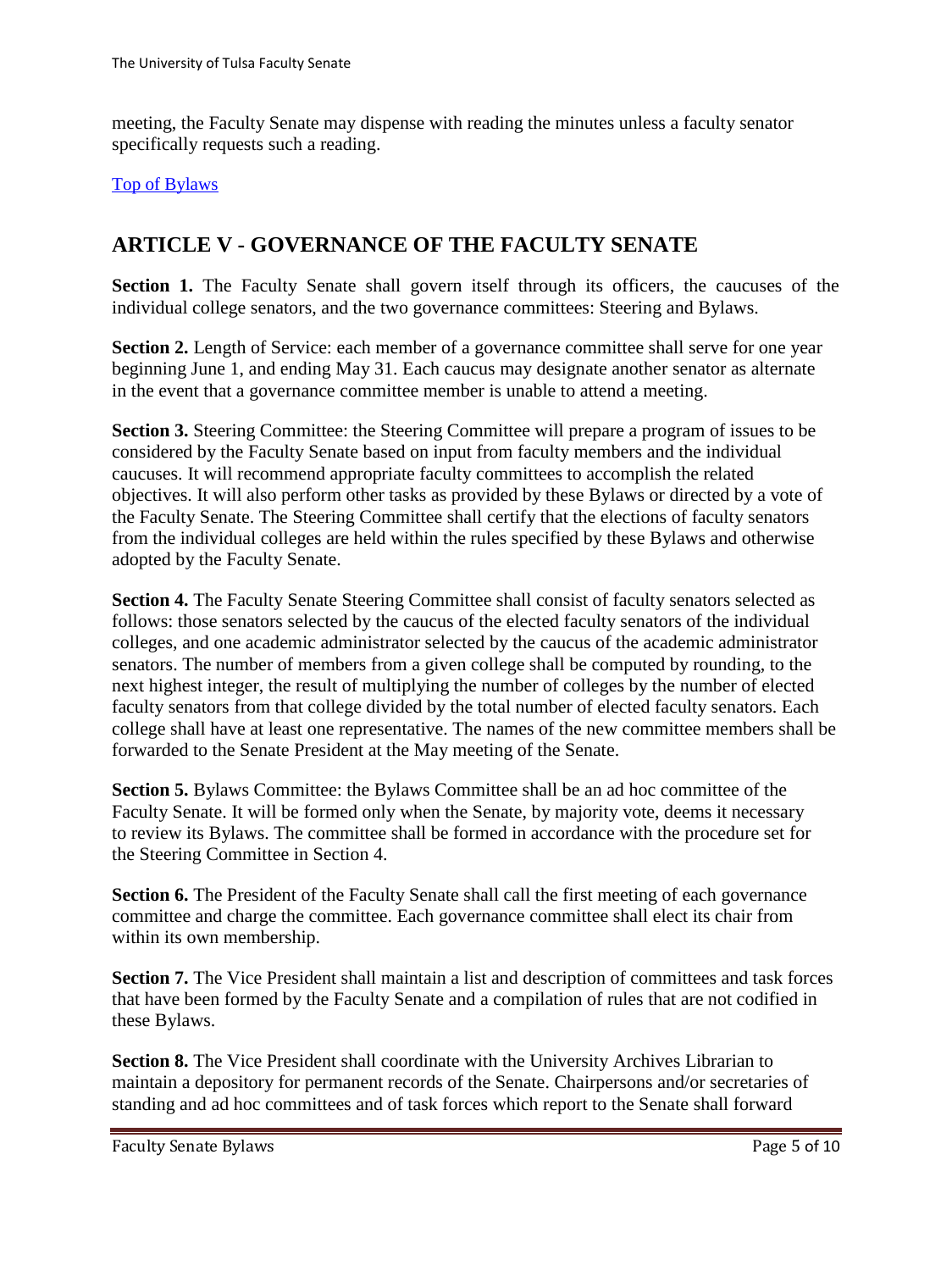copies of minutes, reports, and other documents deemed to be appropriate for retention to the Vice President of the Senate for inclusion in the depository.

**Section 9.** The President of the Faculty Senate shall annually appoint a faculty member as Parliamentarian.

**Section 10.** The Parliamentarian shall attend all meetings of the Faculty Senate to advise, upon request of the chair, with respect to parliamentary procedure. The parliamentarian shall also be available to Senators to consult with respect to parliamentary procedure in preparation for meetings.

**Section 11.** The Nominating subcommittee of the Steering Committee shall consist of the elected faculty senators who are members of the Steering Committee. It shall be organized in accordance with Section 6. It shall annually prepare a slate of nominees for officers of the Senate.

**Section 12.** Electronic voting is admissible for Faculty Senate business unless explicitly stated otherwise in the Bylaws or in the text of the motion.

#### [Top of Bylaws](#page-0-2)

## <span id="page-5-0"></span>**ARTICLE VI - COMMITTEES, TASK FORCES, BOARDS**

**Section 1**. Membership in Standing Committees: unless otherwise provided, all standing committees shall consist of six regular faculty members, at least one from each college, who shall serve staggered three-year terms, and one Academic Administrator, who shall serve a one year term. Regular appointments to standing committees become effective September 1, of each year. All appointments expire August 31.

Section 2. Membership in ad hoc committees and task forces: unless otherwise provided, all ad hoc committees and task forces shall consist of at least one faculty member from each college, and one academic administrator, with staff, and student members when appropriate. All ad hoc committees and task forces shall serve a fixed term not to exceed two years, at the end of which they shall submit a final report.

**Section 3.** The President of the Senate shall be an ex officio member of all committees.

**Section 4.** Ex officio members of all Senate committees shall not have the right to vote.

**Section 5.** Committee Appointments: unless otherwise provided, all faculty appointments to committees, task forces, boards, panels and other deliberative bodies shall be made by the Faculty Senate. When vacancies occur in a Standing Committee and when there are any colleges without representation in the committee, these vacancies should be filled first from each of these colleges allocating to them the longest staggered terms available. The caucuses of elected faculty senators of the individual colleges shall submit nominations to the Steering Committee. To ensure balance in representation the Steering Committee may seek further nominations from the caucuses and shall submit all nominations and its recommendation to the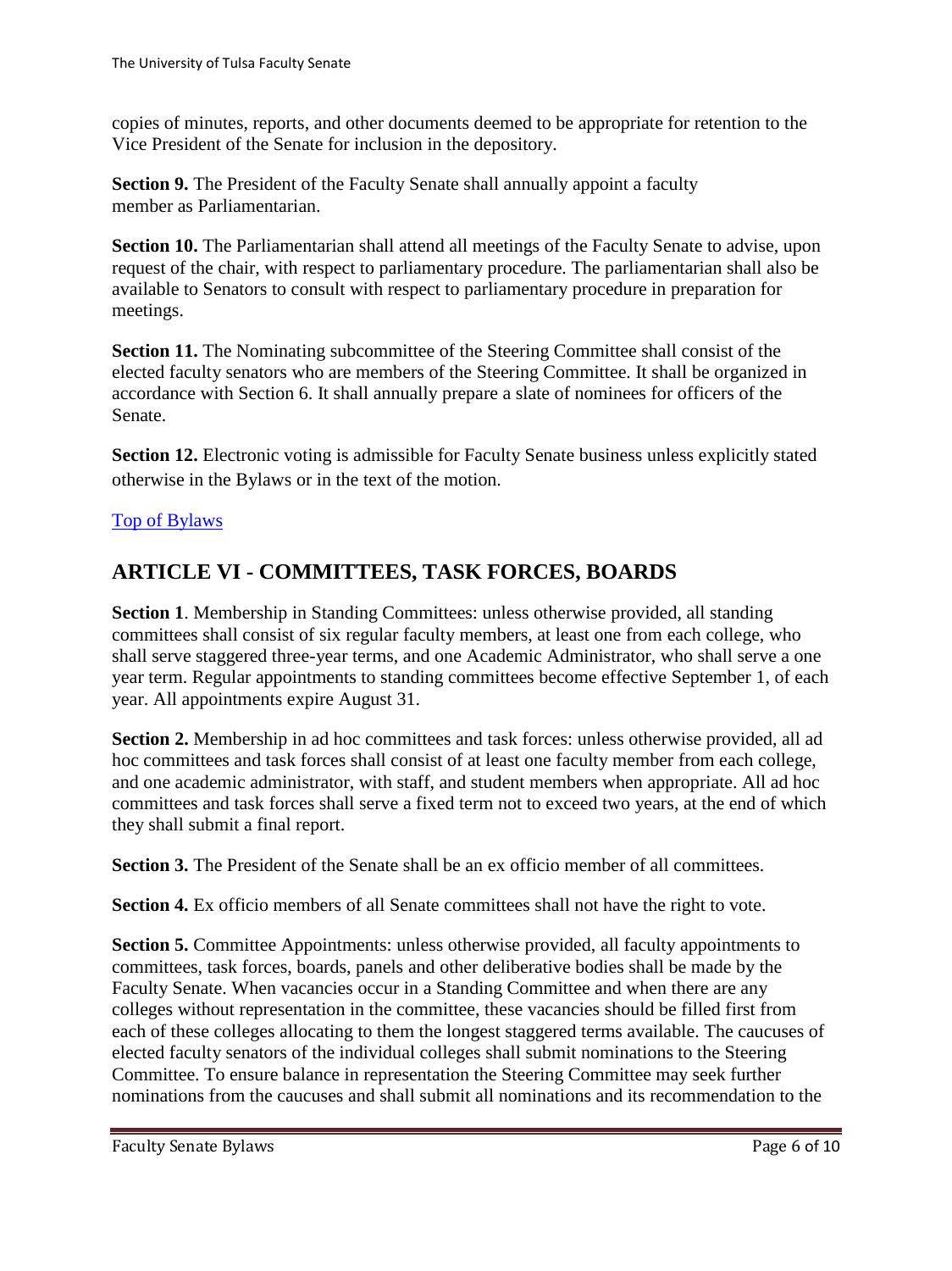floor of the Senate, at which time further nominations can be made from the floor. No nomination shall be considered valid unless the nominee has been previously contacted and is willing and able to participate in the work of the committee. The administration, staff, and student nominees shall be recommended by the Steering Committee following consultation with the administration, the Staff Advisory Council, and the Student Association, as appropriate.

**Section 6.** Faculty Representation in University-wide Committees: the Faculty Senate appointments to university-wide committees shall be made according to Article VI Section 5 and Section 7. The faculty representation in university-wide committees should include faculty from as many different colleges as possible. Faculty Senate appointees to university-wide committees, task forces or boards are subject to the provisions of Article VI, Sections 8, 10 and 11.

**Section 7.** Committee Vacancies: When a committee member takes a University-approved academic leave, resigns, or is otherwise unable to continue to serve, that position becomes vacant, as of the effective date of the leave, resignation, or incapacity, and is filled according to Article VI Section 5. As an exception to this clause, during their term of membership, committee members desirous of serving in the respective committees while they are on a University approved academic leave may choose to do so at their will with notification to the Steering Committee Chair.

**Section 8.** Charges for Committees: the specific charges for all committees shall be approved by the Faculty Senate. Each year, the Steering Committee shall review the set of charges for each standing committee based on recommendations from the faculty, the caucuses, and the particular committee, and make appropriate recommendations to the Faculty Senate.

Section 9. Chairs of Committees: all committees of the Faculty Senate shall be chaired by a regular faculty member. Unless otherwise provided each committee shall select its chair for that year to serve until August 31. For new committees, the President of the Senate shall convene the first meeting and preside over the selection of a chair. On-going committees shall select their chairs for the year no later than the first fall meeting. If the chair from the immediate past year continues as a member of the committee, then he or she shall serve as convener; otherwise the President of the Senate shall convene the first meeting and preside over the selection of a chair. The convener of the first meeting shall present the Senate's charges to the committee.

**Section 10.** Committee Reports: all committee reports shall be submitted in writing to the President of the Senate for distribution to the University faculty no later than one week before the next Faculty Senate meeting. The Senate will automatically dispense with reading of such reports, unless otherwise requested. A committee wishing to present a recommendation for Senate action should request the President of the Senate to include the matter in the agenda of the next regular meeting of the Senate.

Section 11. Subcommittees: the committees are authorized to form subcommittees from their own membership and the University community. The charge and membership of all subcommittees are to be reported to the Senate.

**Section 12.** The Senate shall have the following standing committees: Academic Affairs Committee, Student Affairs Committee, Faculty Affairs Committee, Financial Review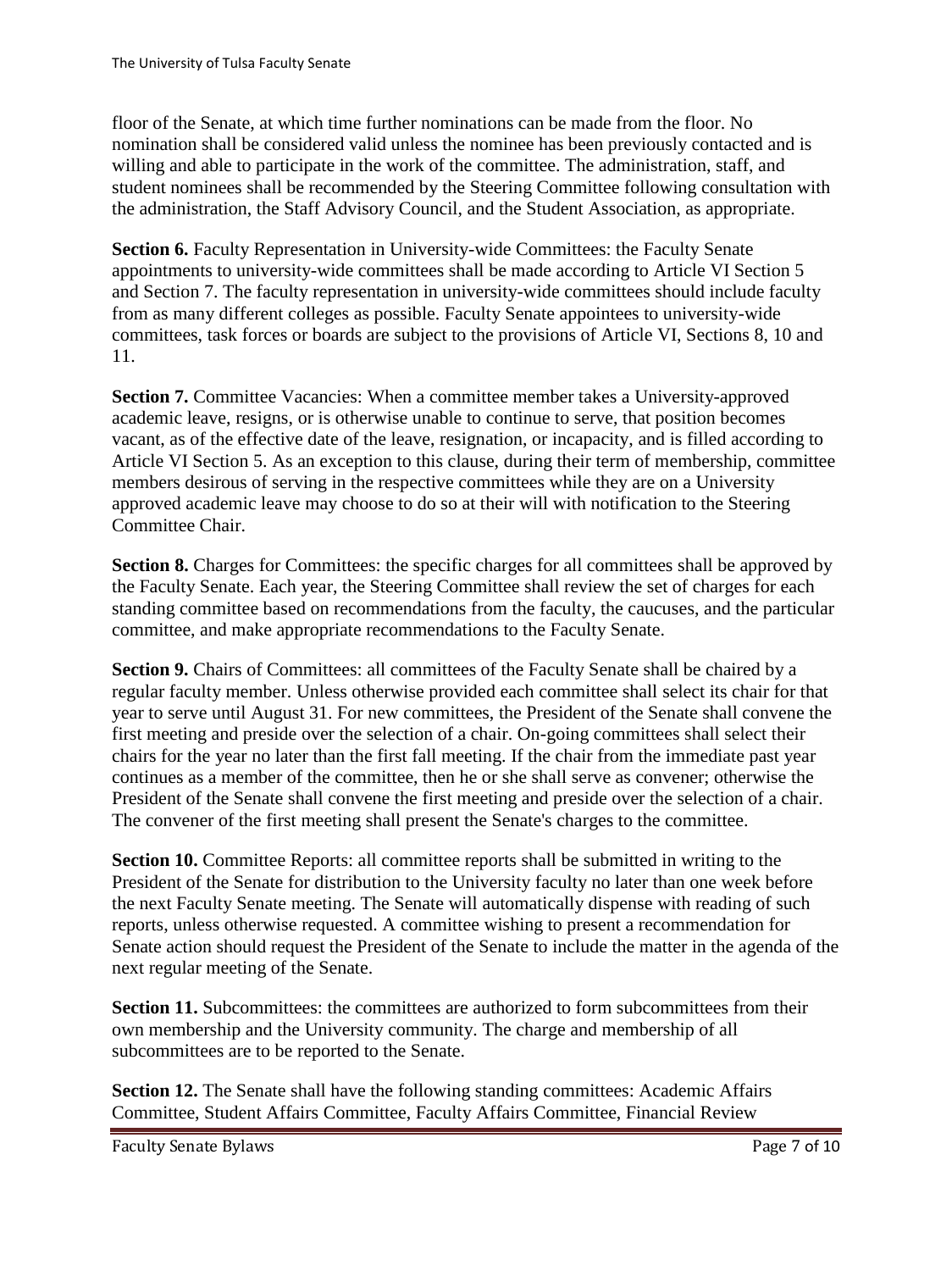Committee, Library Committee, and Academic Computing Committee.

Section 13. Academic Affairs Committee: the Academic Affairs Committee shall consist of six regular faculty members, who shall serve for staggered three-year terms, and the Vice President for Academic Affairs and Provost. The committee shall concern itself with policies and problems related to the academic mission of the University.

**Section 14.** Student Affairs Committee: the Student Affairs Committee shall concern itself with all aspects of student life that relate directly to the educational process.

**Section 15.** Faculty Affairs Committee: the committee shall concern itself with faculty relations within the University structure and all documents concerned with such issues as academic freedom, responsibility and tenure, institutional policies and procedures, sabbaticals and leaves, and the Faculty Senate Constitution. It shall also recommend to the President of the University the three Faculty members to receive teaching awards at Commencement.

**Section 16.** Financial Review Committee: the Financial Review Committee shall consist of six regular faculty members, at least one from each college and one academic dean. The Financial Review Committee will meet with the administration and the trustees, including the Chair and Vice-Chair of the Finance Committee and the Chair of the Audit Subcommittee of the Board of Trustees, to review the financial status of the University. Meeting discussions are to include but not be limited to a confidential discussion of the annual audit and the auditor's findings regarding the internal control structure of the University, and the budget policies for the coming year approved by the Finance Committee.

Section 17. Library Committee: the committee shall concern itself with all phases of the University Libraries.

**Section 18.** Academic Computing Committee: the committee shall concern itself with all phases of academic computing.

**Section 19.** Faculty Participation in University-wide Committees: the officers of the Faculty Senate are authorized in cooperation with the administration, the Student Association, and the Staff Advisory Council to arrange for the formation of university-wide committees having faculty representation. The officers will report to the Faculty Senate about the formation of such committees and request action when appropriate. There shall be four standing university-wide committees: Equal Access and Opportunity Committee, Benefits Committee, Research Council, and the Faculty Athletics Board. The Faculty Senate, the Steering Committee, or the Senate President may request these committees to consider issues of importance to the faculty and to make appropriate recommendations to the Faculty Senate. When not otherwise specified, the President of the Senate shall ask one of the faculty members on the committee to convene the committee, and for the committee to elect a chair from among its membership.

**Section 19.a.** Equal Access and Opportunity Committee: the Equal Access and Opportunity Committee is authorized to consider all matters pertaining to affirmative action, equal access and opportunity, and the status of women and minorities. It shall periodically, at least every three years, review the status of equal access and opportunity at the University. It shall have at least one faculty member from each college, appointed to staggered two-year terms according to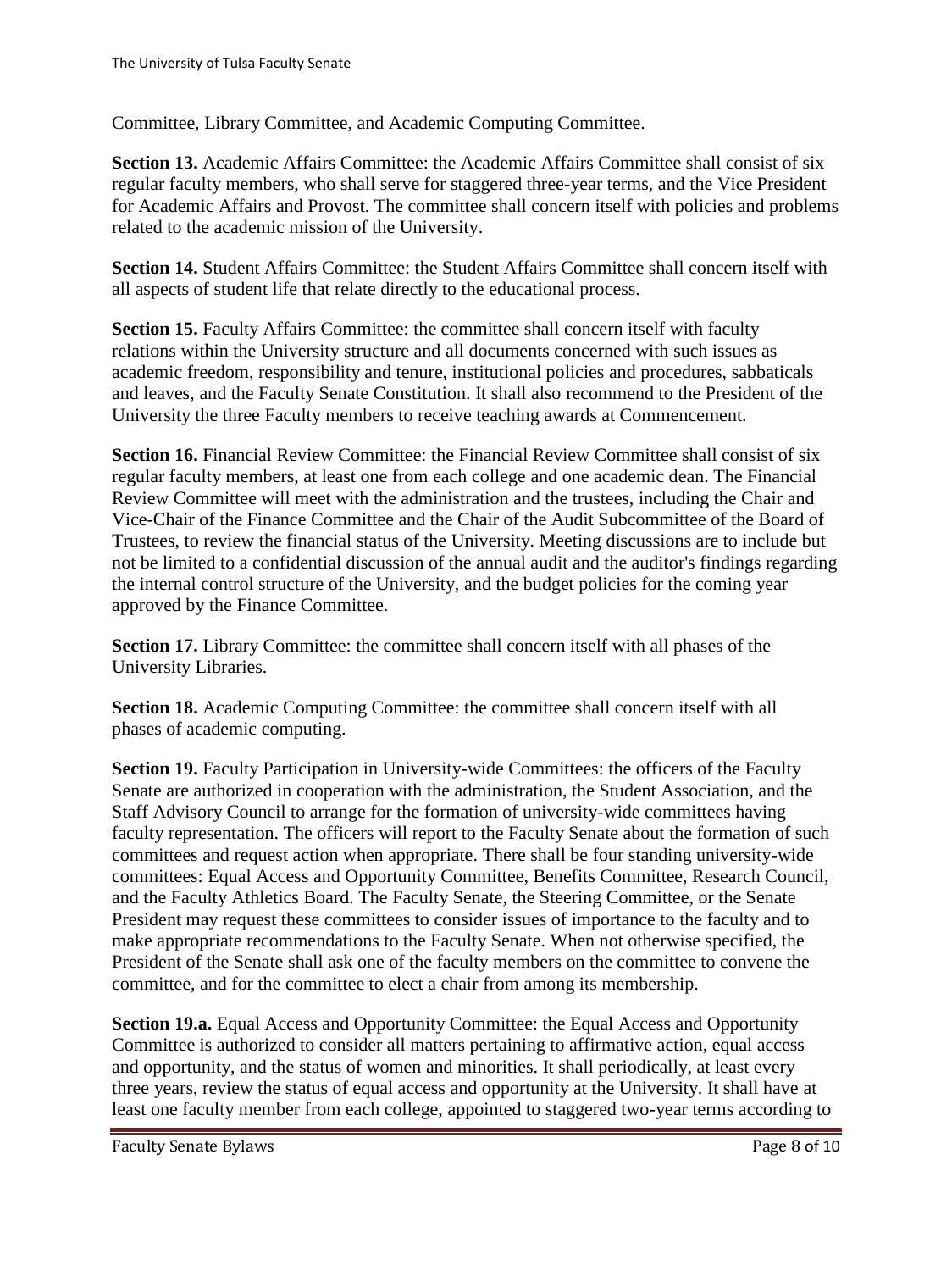#### Section 6.

**Section 19.b.** Benefits Committee: the Benefits Committee is authorized to consider any policy pertaining to faculty benefits, including insurance, retirement plans, tuition waiver, and other personnel matters. It shall have at least one faculty member from each college, appointed to twoyear staggered terms according to Section 6.

**Section 19.c.i.** Faculty Athletics Board: the Faculty Athletics Board is a standing committee of the University. Three of the faculty representatives are nominated from among resident faculty by the president of the Faculty Senate and elected by the Faculty Senate, one being elected each year to three-year staggered terms. The committee shall keep the Faculty Senate informed of its actions by sending a copy of its minutes to the president and vice president of the Faculty Senate.

**Section 19.c.ii** Coalition on Intercollegiate Athletics (COIA): The Coalition on Intercollegiate Athletics (COIA) is an alliance of faculty senates from Division IA schools, which seeks to become a faculty voice to promote serious and comprehensive reform of intercollegiate sports. The Faculty Senate shall elect a delegate to COIA for a 3 year term. The COIA representative may be chosen from any College and may also serve on the Faculty Athletics Board. The Steering Committee shall recommend a COIA representative to the Faculty Senate, which shall select the COIA representative.

**Section 19.d.i** Research Council: the Research council is a standing committee of the University. It shall be a forum for promoting research, examining and discussing research policy, and maximizing the internal and external benefits of research activity. The Council's standing charge is to examine ways to promote research activity, discuss research policy and administration, and make recommendations to maximize the internal and external benefits of research activity. This charge emphasizes the role of the Council in policy formulation, discussion, and implementation. The Council may be asked by the administration for funding recommendations that the council may refer to subcommittees of the Council and other faculty members.

**Section 19.d.ii** The membership of the Research Council shall consist of two resident faculty from each academic college with at least six years of research experience, and three Administration Representatives with responsibility for Research or Graduate Studies, appointed by the University President. The University President and the Faculty Senate shall each appoint one resident faculty member from each college for two-year staggered terms. Under normal circumstances each college has one appointee per year. The chair of the council for each year shall be selected by the council either in the year that the chair is to serve or in the preceding year. The Faculty Senate appointees are nominated from among resident faculty according to Article VI Section 5 and appointed by the Faculty Senate. The council shall keep the Faculty Senate informed of its actions by sending copies of its minutes to the President and Vicepresident of the Faculty Senate.

#### [Top of Bylaws](#page-0-2)

## <span id="page-8-0"></span>**ARTICLE VII - PARLIAMENTARY AUTHORITY**

**Section 1.** The Rules contained in the current edition of Robert's Rules of Order, Newly